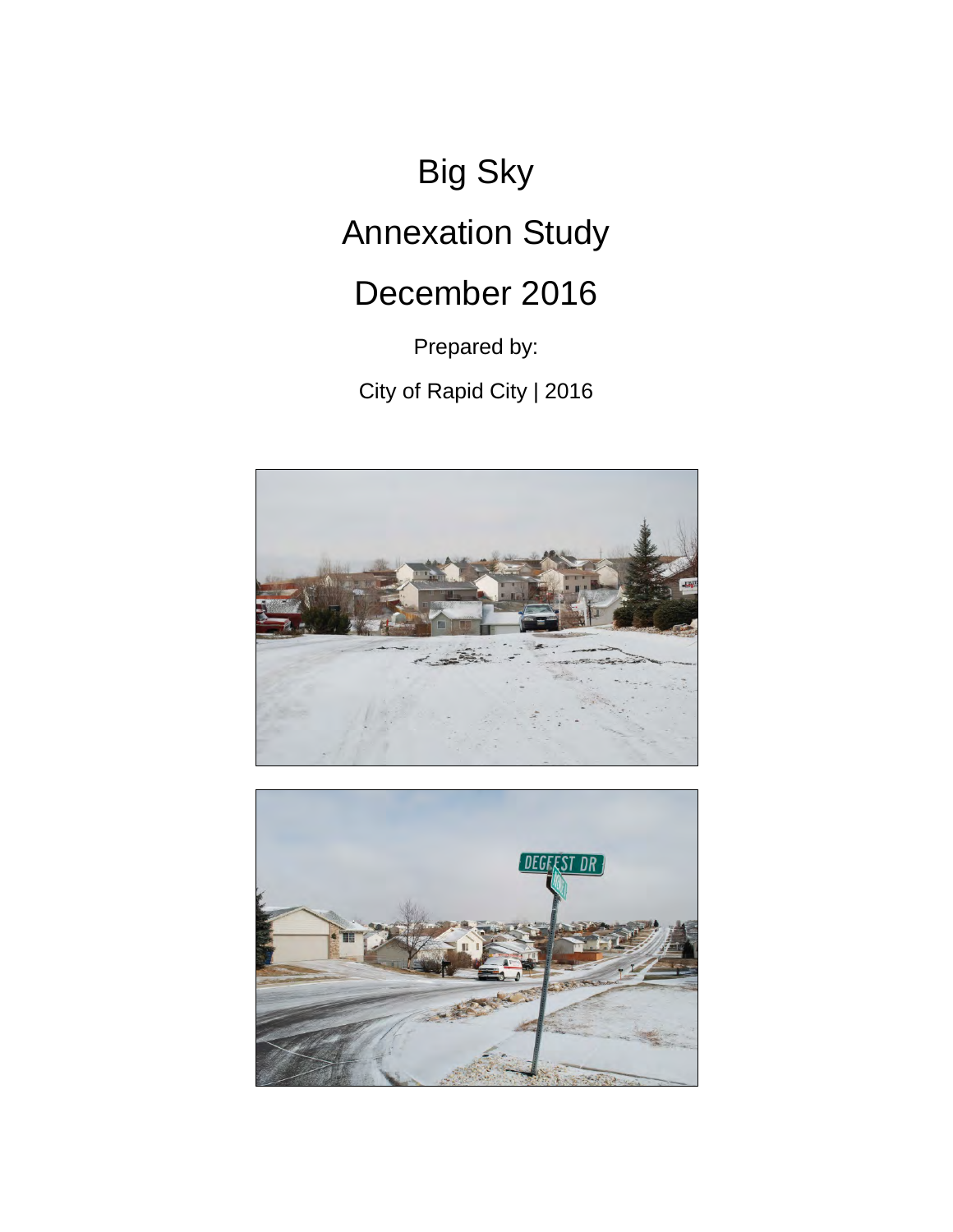# INTRODUCTION

Cities throughout the United States traditionally use annexation as a means of extending urban services to urbanized or potentially urbanized areas. South Dakota Codified Law (SDCL) 9-4 establishes the procedures by which municipalities annex areas. The first method states that, "upon receipt of a written petition describing the boundaries of any territory contiguous to that municipality sought to be annexed to that municipality, may by resolution include such territory or any part thereof within such municipality if the petition is signed by not less than three-fourths of the registered voters and by the owners of not less than three-fourths of the value of the territory sought to be annexed to the municipality...."<sup>[1](#page-1-0)</sup>

The second method requires the City to prepare a study of the area to be annexed. Within the study the governing body shall determine "the need for the contiguous territory and to identify the resources necessary to extend the municipal boundaries."<sup>[2](#page-1-1)</sup>

The purpose of the Big Sky Annexation Study is to satisfy the statutory requirements of 9-4-4.1. This annexation study represents a situation where the property owners have attempted voluntary annexation, but have been unable to fulfill the statutory requirement to collect 75% of registered voter signatures located in the Study Area.

The Study Area is identified as a long term priority in "A Resolution Establishing Future Annexation Study Areas." This resolution was adopted by the Common Council on April 2, 2001. By this resolution the City adopted the following annexation goals:

- The annexation of lands which are necessary for the orderly growth and development of the City,
- The annexation of lands which are urbanized or urbanizing to the extent that they require urban levels of service,
- The annexation of lands, the development of which effects the health and/or safety of the residents of the City, and
- The annexation of lands to ensure an equitable tax base.

Furthermore, during the platting process for this area, the developer entered into annexation agreements with the City for over half of the parcels within the Study Area. In general, these agreements established that within five (5) years from the approval date of the Final Plat, or at such earlier time as the property is contiguous to the City of Rapid, a petition for voluntary annexation would be submitted.<sup>[3](#page-1-2)</sup> As stated earlier, more recent attempts for voluntary annexation have been unsuccessful.

<span id="page-1-2"></span><span id="page-1-1"></span>

<span id="page-1-0"></span><sup>&</sup>lt;sup>1</sup> South Dakota Codified Laws 9-4-1.<br><sup>2</sup> South Dakota Codified Laws 9-4-4.1<br><sup>3</sup> Annexation agreements recorded at the Register of Deeds dated September 8, 1998 (Book 75, Page 975); May 24, 1999 (Book 79, Page 296); December 6, 1999 (Book 82, Page 223).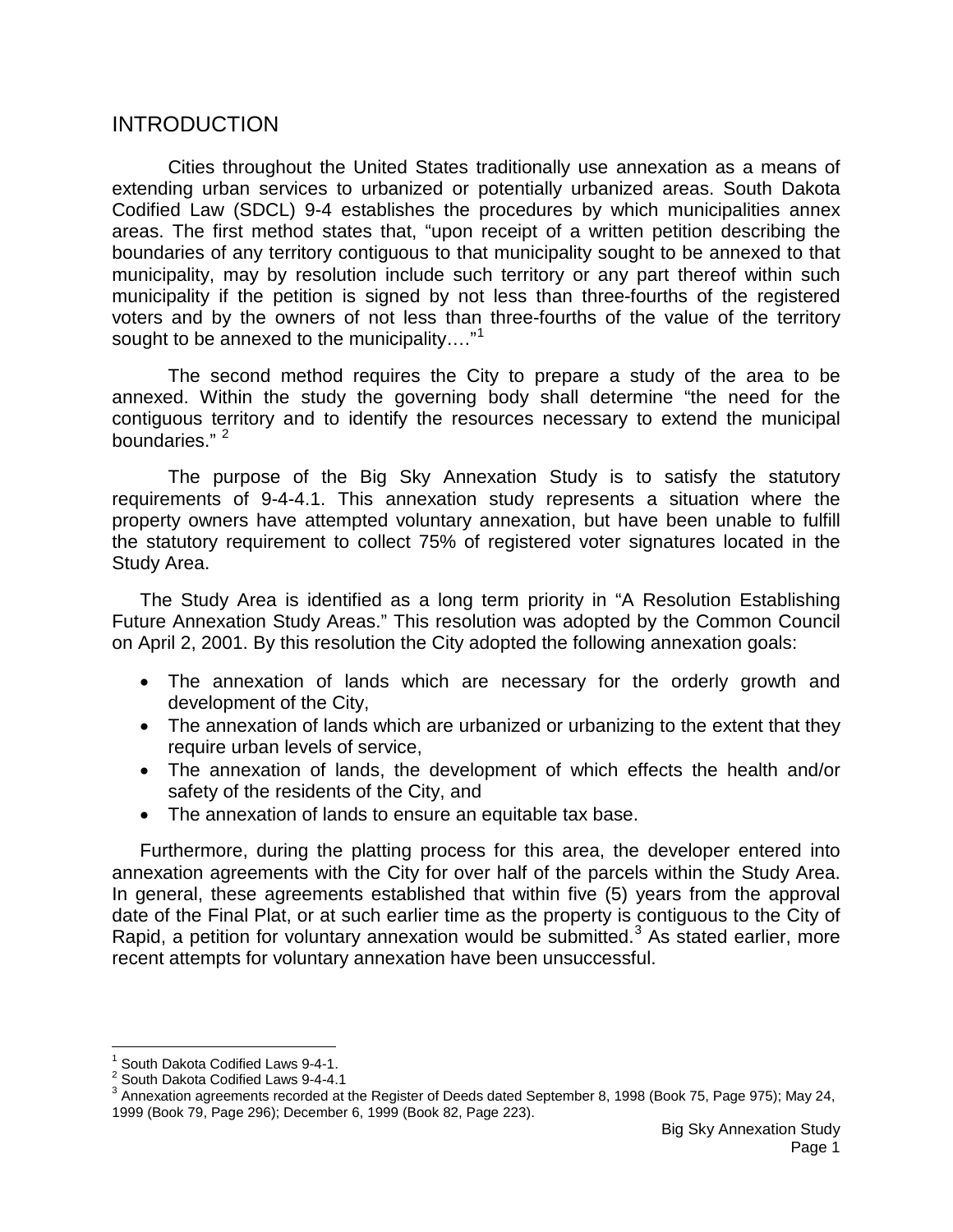The goals of this study are to determine the need for annexation of the Study Area, quantify the costs of annexation where possible, and identify and describe those costs where it is not possible to quantify them.

# CHARACTERISTICS OF THE STUDY AREA

### **Location**

The Study Area is generally located east of Elk Vale Road, north of Twilight Drive, west of Reservoir Road, and south of Homestead Street, Figure 1. The Study Area is contiguous to the City limits on the north and west. The legal description for the study area is as follows:

Lots 1 - 5 of Block 1, Lots 1-6, 7R, and 8-14 of Block 2, Lots 2 – 13 of Block 3, Lots 1- 9 of Block 4, Lots 1 – 12 of Block 5, Lots 1 – 23 of Block 6, Lots 1 – 6 of Block 7, Lots 1 – 3 of Block 8, Lot 1 of Block 9, Lot 1 of Block 10, Lots 1 – 15 of Block 11, Lots 1 – 15 of Block 12, Lot 1 of Block 13, Lot 1 of Block 14, Lots 1 – 11 of Block 15, and Lots 1 -2 of Block 16, and all adjacent dedicated rights of way all located in Big Sky Subdivision, Section 3, T1N, R8E, BHM, Pennington County, SD.

#### **Study Area Description**

The study area is comprised of approximately 40 acres, developed with 131 single family homes. Based on Census figures for average household size in Rapid City, there are an estimated 310 people living within the annexation Study Area.<sup>[4](#page-2-0)</sup> The property is zoned Suburban Residential District in Pennington County. The adjacent property within the Rapid City limits is zoned Low Density Residential District. The adjacent property in Pennington County's jurisidiction is zoned Surburban Residential District.

The Major Street Plan identifies DeGeest Drive as a collector street. Local streets in the Study Area include Avenue A, Hansen Lane, South Pitch Drive, and Carl Avenue. Access to the development is primarily from Twilight Drive and Reservoir Road.

Elevation in the Study Area ranges from about 3,206 feet to 3,270 feet above sea level. No portion of the Study Area is located within the Federal Emergency Management Agency (FEMA) special flood hazard area.

# **Existing Services in the Study Area**

The Rapid City Fire Department currently provides medical response (ambulance) services that are funded through user fees. Fire protection in the Study Area is primarily provided by the Rapid Valley Fire Protection District through the Rapid Valley Volunteer Fire Department; however, the Rapid City Fire Department provides back up support through mutual aid agreements. The Study Area currently receives police protection from the Pennington County Sheriff's Department with occasional backup support from the Rapid City Police Department. Refuse collection is currently provided by private collectors. The Study Area receives water and sewer service primarily from the Rapid Valley Sanitary District.

<span id="page-2-0"></span><sup>4</sup> 2010 -2014 Census Bureau Quick Fact[s http://www.census.gov/quickfacts/table/PST045215/4652980](http://www.census.gov/quickfacts/table/PST045215/4652980)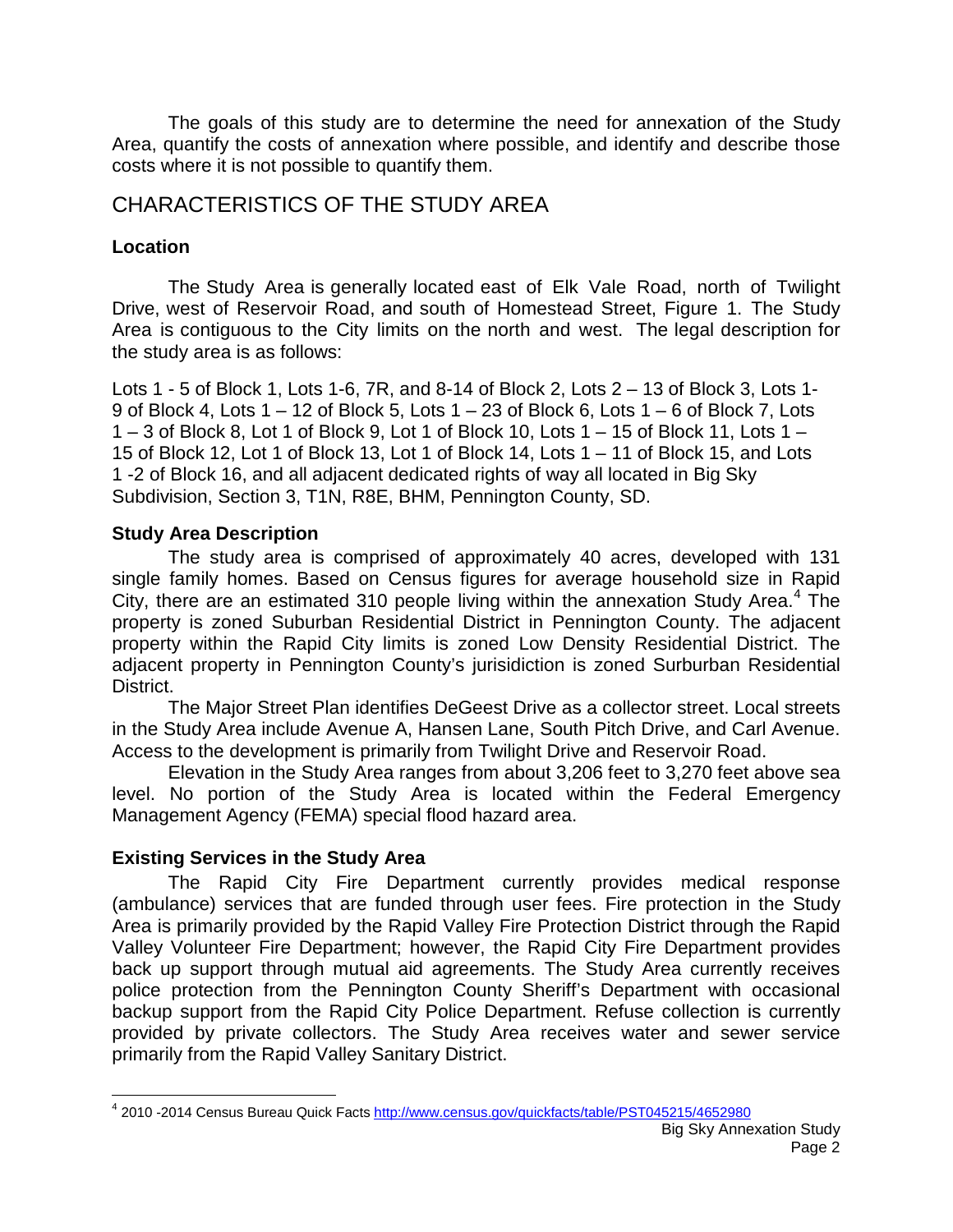

*Figure 1: Study Area Location*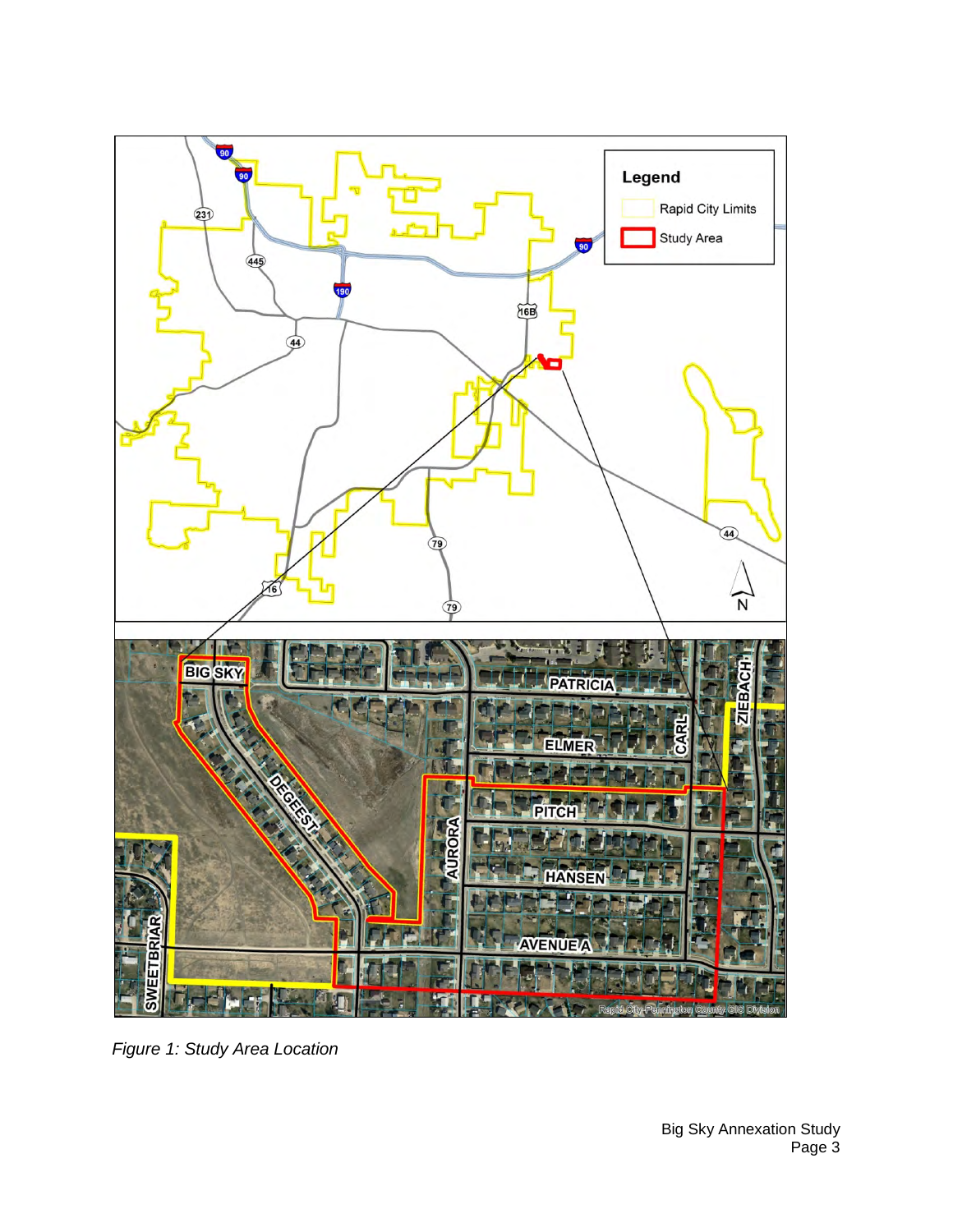#### **The Comprehensive Plan**

The City's comprehensive plan, *Plan Rapid City*, is a policy document to guide future growth and development. It is a tool for ensuring orderly, efficient, and resourceful growth and development in the community.

The Study Area is located within the Elk Vale Road Neighborhood Area. The goal for this area is to establish the neighborhood as one of the City's high priority urban growth and reinvestment areas. The comprehensive plan recommends supporting the expansion of new residential development, requiring the annexation of contiguous properties when development occurs, and requiring annexation agreements for noncontiguous properties. The comprehensive plan identifies future land uses in the Study Area to consist of Low Density Neighborhood, a category encouraging primarily single family and two family residences with one to eight dwelling units per acre. Using the comprehensive plan as a guide, the property within the Study Area would be rezoned Low Density Residential District 1 or Low Density Residential District 2.

By State Statute and City Ordinance 17.26.010, all annexed land is placed into the No-Use Zoning District. Within 120 days of the effective date of the annexation, the City must establish zoning classifications for the area. Following an annexation, property is typically rezoned using one of three following methods: based on the future land use plan from the City's comprehensive plan, based on the existing uses on the property, or based on an application filed by the property owner. It is anticipated that the City would rezone this property from No Use District to Low Density Residential District-1 within 120 days after the effective date of the annexation.

#### **Three – Mile Jurisdiction**

The City of Rapid City regulates the subdivision of land within the three –mile area contiguous to the Rapid City limits. Zoning of land in the three – mile jurisdication continues to be regulated by the Pennington County Commission. If annexed, the three – mile jurisdication would extend further south and east into Pennington County.

#### URBAN SERVICES

#### **Definition**

One of the principal considerations of annexation is the level of urban services to be provided by City government and the ability of the City to provide those services. If annexed, urban services would be provided in the following manner:

#### **Fire Protection**

The Study Area is within the protection area of Station 4. Fire protection services would be made available immediately upon annexation. Existing personnel, equipment, and facilities can deliver all City fire services including fire suppression (structure and wildland protection), fire protection (code enforcement, plans review, and fire investigations), hazardous materials response and mitigations, rescue functions, and emergency medical support. As such, annexation of the Study Area would not impose significant present day costs to the City. Based on the number of proposed acres to annex and the annual Fire Department budget, this annexation represents an increase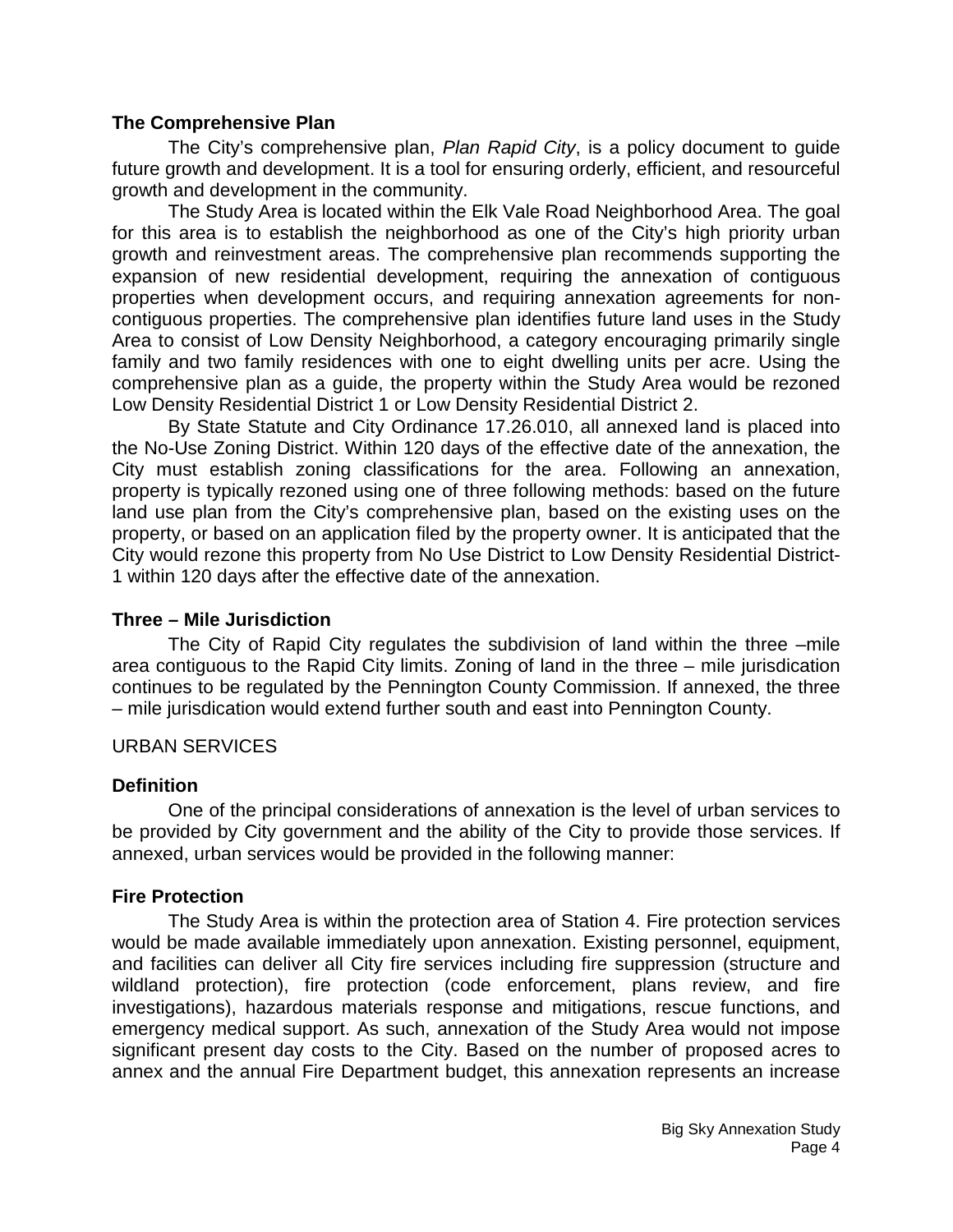of \$7,172 in costs to the Fire Department, absorbed within the existing Fire Department budget.

In the future, a new fire station would likely serve the Study Area. The Rapid City Fire Department is currently in the planning stages of developing an additional fire station within the Orchard Meadows subdivision south of the Study Area. Preliminary estimates for the new station include \$2 million in construction costs and ongoing personnel costs of \$1.5 million per year.

#### **Police Protection**

If annexed, police protection would be provided immediately upon annexation. The Study Area is located within the City's East District. The Rapid City Police Department could provide service with existing personnel, equipment, and facilities to respond to calls for service and routine patrol with no additional significant present day cost burden to the City. A standard response time to provide law enforcement services has not been studied by the Police Department because responding units are mobile. Though annexation of the Study area would not impose measurable short run costs to the City, there are long range cost implications for growth at the City's edges.

#### **Building Services, Ordinance Enforcement, and Planning**

Development in this area is currently governed by State Electrical and Plumbing Codes and the Pennington County Zoning Ordinance. The Building Services and Code Enforcement Divisions of the City will immediately begin administering services such as building permits, addressing, plan reviews, building inspections, mechanical inspections, electrical inspections, plumbing inspections, erosion/sediment control, flood plain permits, ordinance enforcement, air quality permits, and other similar services. These services can be delivered using existing personnel, equipment, and facilities with no additional cost to the City in the near term.

#### **Public Transit**

The City of Rapid City currently operates both a fixed route and Dial-a-Ride transit system. The fixed route system currently extends to north Rapid City via the Roosevelt Route; however, this route does not serve the Study Area. The City provides Dial-a-Ride services to all incorporated areas of the City for individuals meeting Americans with Disabilities Act (ADA) certification criteria. A cost estimate to provide additional public transit services into the Study Area is not available.

#### **Streets**

The streets within the study area are experiencing significant deterioration and are in need of repair. The City has committed funds to repair the roads, contingent on annexation of the property. The level of repair work ranges from complete reconstruction in some areas to spot repair and chip sealing in others, depending on the location. Figure 2 illustrates the roadways that will be repaired following the effective date of the proposed annexation. The estimated cost to make these repairs is \$963,000. If annexed within the first quarter of 2017, the City's Public Works Department estimates the project to be completed within the 2017 construction schedule.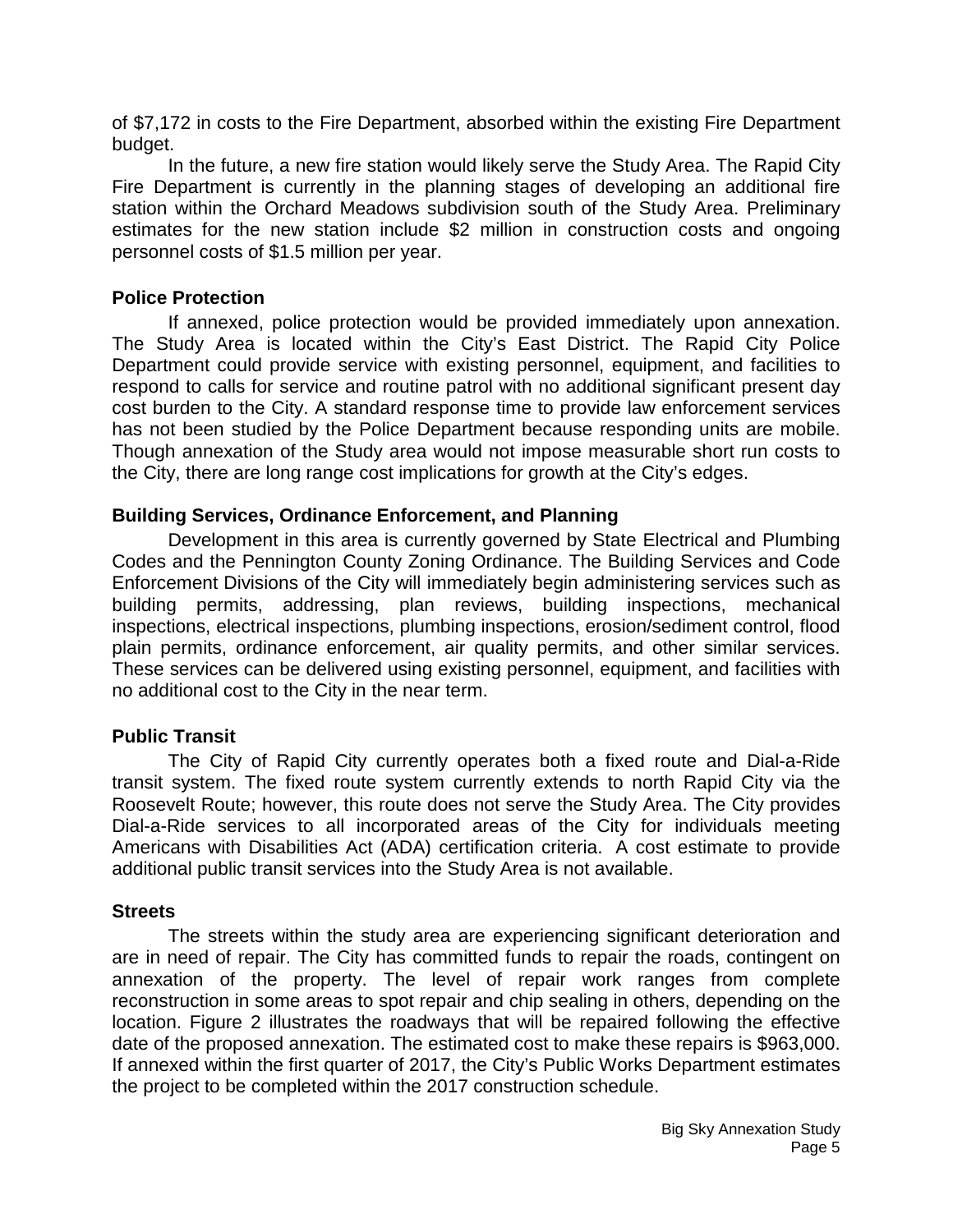If annexed, the City will provide street cleaning and snow removal services within the Study Area. The Streets Division estimates the annual cost to perform these services at \$4,500.



*Figure 2: Location of planned road improvements in the Big Sky Subdivision*

# **Street Lighting**

There are thirteen (13) 100 watt street lights installed within the Study Area. The City will assume costs to provide electricity to the lights at an estimated yearly cost of \$1,887.60 based on the current West River Electric rates.

#### **Solid Waste Collection**

Within one year of annexation into the Rapid City limits, each of the properties within the Study Area will be required to utilize Rapid City garbage and recycling services. Following the effective date of the proposed annexation, the Solid Waste Division would coordinate a sign-on period with property owners to transition from private contract service to City service in an efficient manner. The costs to study area residents and the City for initial account setup and weekly refuse service are identified below in Table 1 and Table 2. It should be noted that the City's Solid Waste Division is based on an enterprise fund system where the costs for services are used to pay for the provision of services City wide. As such, this annexation would not result in additional cost burdens to the City's Solid Waste Division.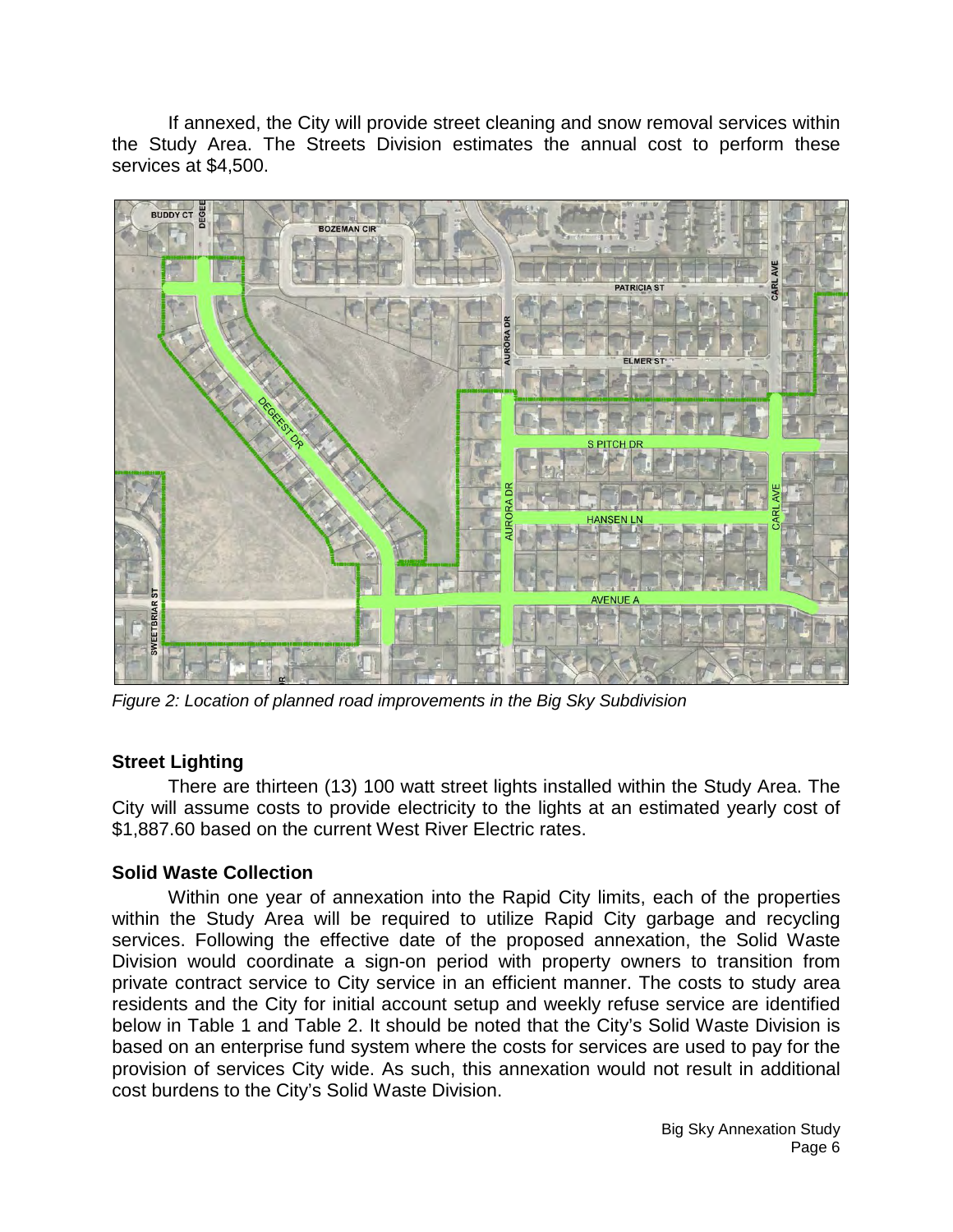*Table 1: Itemized costs for solid waste collection upon annexation*

| <b>Costs to residents at time of Annexation</b>              |                                                                                                                                                                       |  |
|--------------------------------------------------------------|-----------------------------------------------------------------------------------------------------------------------------------------------------------------------|--|
| One time sign-on<br>service fee and deposit                  | \$80.94/property $\times$ 131 properties = \$10,603.00                                                                                                                |  |
| Monthly service fee<br>for a 95 gallon refuse<br>can         | \$18.77/property x 131 properties = \$2,459.00                                                                                                                        |  |
| <b>Costs to Rapid City Solid Waste at time of Annexation</b> |                                                                                                                                                                       |  |
| <b>New Trash Containers</b>                                  | \$53/tote x 131 properties = $$7,074.00$                                                                                                                              |  |
| New Recycle<br>Containers                                    | \$43/tote x 131 properties = $$5,633.00$                                                                                                                              |  |
| Staff time                                                   | One time notification,<br>setup and delivery estimate $= $2,500.00$<br>Annual Collection of 131 properties<br>(garbage, recycling, yard waste) estimate = $$6,200.00$ |  |

*Table 2: Summary of costs for solid waste collection to city and Study Area residents*

|                                                              | City     | <b>Per Resident/Owner</b><br>in the Study Area |
|--------------------------------------------------------------|----------|------------------------------------------------|
| <b>One-Time Annexation</b><br><b>Costs in the First Year</b> | \$15,207 | \$80.94                                        |
| <b>Yearly Cost for Service</b><br>(based on current rates)   | \$2,500  | \$225.24                                       |

# **Water and Sewer Services**

The Rapid Valley Sanitary District provides water and sanitary sewer collection services to the vast majority of the annexation area. However, there are two properties located outside of the Rapid Valley Sanitary District that are connected to City water and sewer services. Upon annexation, there will be no change in service for these two properties. The Rapid City water and sewer systems are operated through enterprise funds similar to a private business. Rates charged to users of the systems are established to fund operating costs. There are currently no water or sewer projects planned within the Study Area. Upon annexation, the residents currently receiving services from the sanitary district would continue to do so.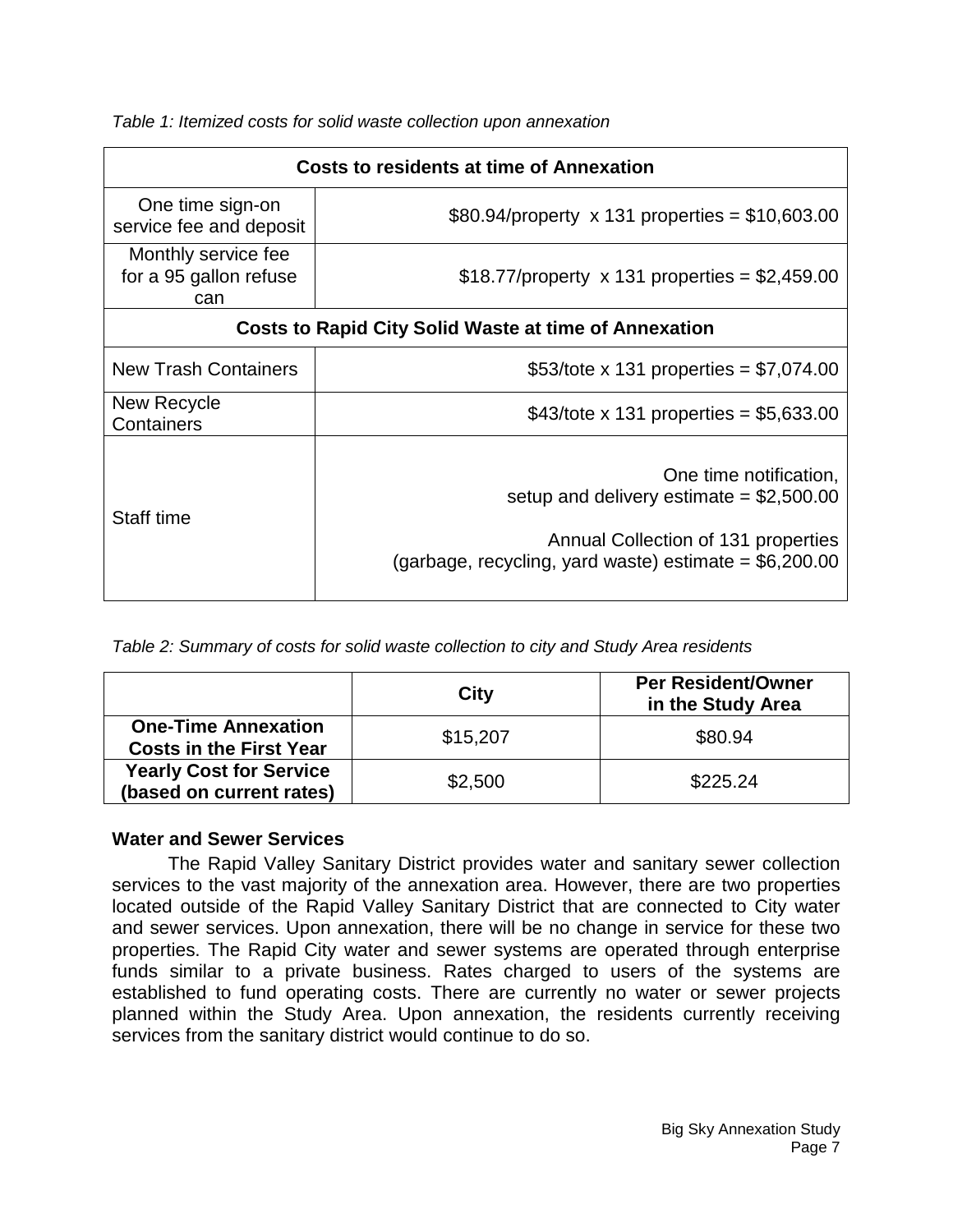#### **Stormwater Drainage**

The City develops and implements a stormwater management plan within its corporate limits to protect the quality and quantity of stormwater runoff entering Rapid Creek, Canyon Lake, Box Elder Creek, Roosevelt Pond, Lime Creek, the Cement Plant Pond, and all tributaries resulting from Rapid City's urban growth. The plan addresses control measures City wide such as: public education and outreach; public participation/involvement; illicit discharge detection and elimination; construction of site storm water runoff control; post construction storm water management; and pollution prevention/good housekeeping for municipal operations. No stormwater drainage facility improvements are currently planned directly within the Study Area.

Upon annexation, the property owners will be subject to the stormwater utility fee. Based on the average size and land use of the existing property, the estimated annual fee is \$31 per property. This fee is charged once per year with property taxes.

#### **Parks and Recreation**

The Rapid City Parks and Recreation Department does not currently provide facilities located within the Study Area. According to the Parks and Recreation Department, the Big Sky Subdivision does not meet level of service targets for proximity to parks and open space as identified in Goal RC1.1C of the comprehensive plan. The comprehensive plan aims for residents to be located within a quarter mile of a public or private park that is 1 acre or less in size, a half mile from a public or private park that is one to ten acres in size, and within two miles of a larger community park. The nearest recreation/open space opportunities to the Study Area are classified as Special Use Facilities and include the Star of the West Softball Complex and the Campbell Street Soccer Field and Greenway. These facilities are located approximately 3 miles from the Study Area.

Since dedication of parks and open space was not required for this development, introducing these facilities may rely on joint-use facility agreements between the City and the School District. The Parks and Recreation Department will be conducting the ten year Parks and Recreation Plan Update in 2017. A cost estimate to provide future facilities is not available at this time. If the Study Area is annexed, long range planning for parks and open space will be addressed in the 2017 Parks and Recreation Plan Update.

#### **Other Services**

The City provides numerous other urban services for which residency is not required including parks and recreational facilities, the Rushmore Plaza Civic Center, Dahl Fine Arts Center, Rapid City Regional Airport, Journey Museum and Learning Center, and the Public Library. Though fees and rental payments fund a large portion of their costs, tax support from City residents also plays a role.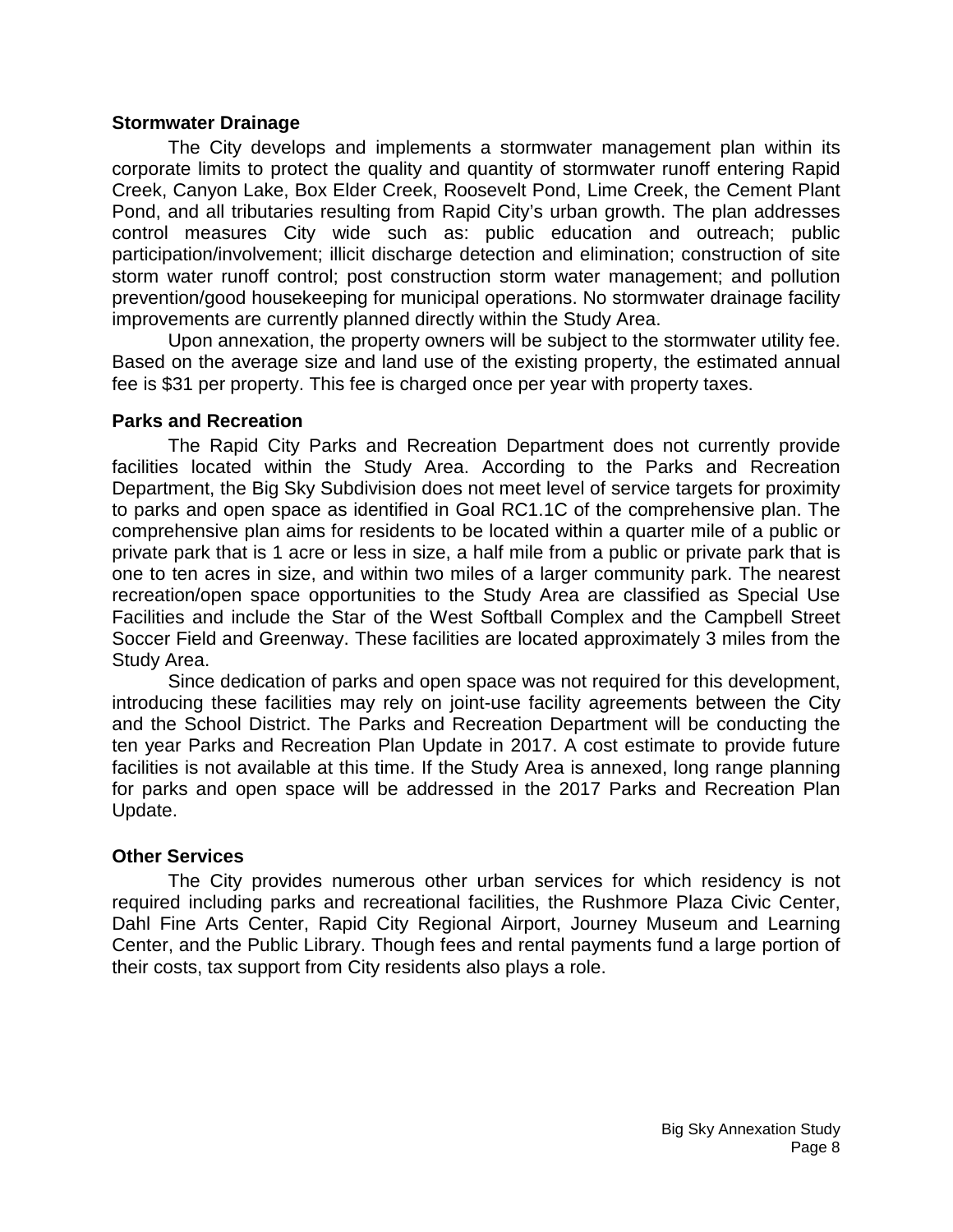# COSTS OF ANNEXATION

#### **Taxes**

Taxes are an important consideration for the City government, city residents, and affected property owners to consider as part of annexation. City government is concerned about property taxes because through these taxes many urban services are financed. In Rapid City, police protection, fire protection, road maintenance, park maintenance, the city library, and many recreation activities are directly supported by property taxes. Therefore, it is important that Rapid City maintain a strong and diverse tax base.

City residents are concerned that property taxes and levels of service be kept in balance. Services must be kept at an acceptable level without raising property taxes to unreasonable heights. All three units of government that levy property taxes, the County, the School District, and the City must respect this concern. Certainly residents of the Study Area are concerned about potential property taxes.

This section will analyze the impact of City property taxes on the Study Area. The amount of City property taxes to be paid by the property owners is determined based on the assessed valuation of property in the Study Area. According to the Auditor's Office, the assessed valuation of the property in the Study Area for 2016 payment is \$21,541,046. The Study Area predominantly belongs to tax district 4/D-VFVS which has a total mill levy of 16.158 per \$1,000 of taxable property valuation under owner occupied status. If annexed, the property would assume the tax district 4D-RC VS, which has a total levy of 17.497 per \$1,000 of taxable property valuation under owner occupied status.

If annexed, the estimated difference in the tax assessment rate applied to the subject territory upon annexation would be the addition to the City levy of 3.278 mills and the elimination of 1.939 mills for the Rapid Valley Fire Protection District, County Fire Administration, Unorganized Road District, and the Rapid City Library.

In other words, property owners in the Study area currently pay \$16.158 in property taxes for every \$1,000 in taxable valuation their property holds. If annexed, \$17.497 would be collected for every \$1,000 in taxable valuation their property holds. For each \$1,000 in taxable property valuation, a property owner is estimated to pay an additional \$1.339 upon annexation. For a property that has a taxable valuation of \$200,000, this correlates to a yearly increase of \$268, for a total of \$3,499 per year in property taxes.

In addition to the change in mill levy rates described above, there may be additional taxes incurred to property owners due to the Study Area being located within a Rural Fire District that carries outstanding debt. Under SDCL 34-31A-35, any portion or area of land which was part of a rural fire district and which is annexed into a bordering municipality is liable for any indebtedness incurred while within the boundaries of the Fire District. By ordinance, municipalities may assume a portion or all of the indebtedness on annexed land. Section 3.20 of the Rapid City Municipal Code outlines the processes and procedures under which rural fire districts can request the City to repay the applicable portion of indebtedness. The Rapid Valley Fire Protection District has provided notice to the City as required in Section 3.20.020 to request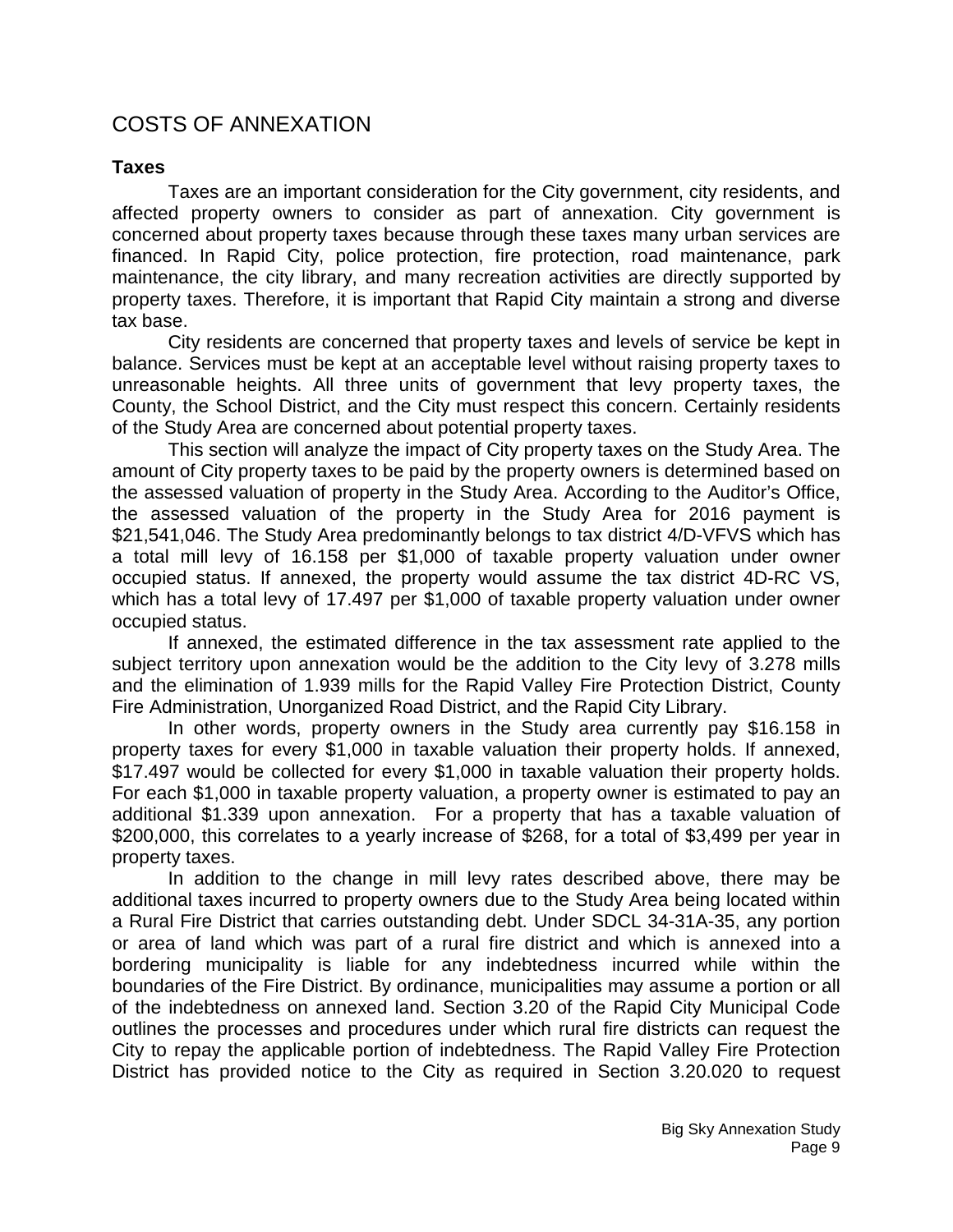repayment in the event of annexation. The payment amount may be calculated as follows:

(Taxable valuation of property being annexed  $\div$  Taxable valuation of the Fire District)  $*$ (Total amount of remaining indebtedness at time of annexation)

Based on this formula, the maximum amount the City could reimburse the Rapid Valley Fire Protection District is \$142,524. The City may pay all, a portion, or none of this indebtedness. The Finance Office has indicated that the funding source for this payment would be the General Fund, undesignated cash.

If the City does not reimburse the Fire District, the property owners may be held liable as a debt district upon request of the Rapid Valley Volunteer Fire Department to the County Auditor. If this were to occur, the County Auditor would calculate the percent of property valuation in the debt district verses the remainder of the Fire District each year. Then the County Auditor would levy the resulting percentage of annual payment to the debt district. For example, the Study Area currently represents 4% of valuation in the Rapid Valley Fire Protection District. The annual payment on the Fire District's outstanding debt is \$165,230. In order to pay the Study Area's portion of outstanding debt, the mill levy using valuations for payment in 2016 is 0.30, or \$0.30 for each \$1,000 in taxable property valuation. For a home with a taxable valuation of \$200,000 this would result in approximately \$60 added to the annual tax bill to be paid to the Fire District's outstanding debt if the City chose not to make the full payment as identified above.

| The 2015 assessed valuation of the RV Fire District                                | \$548,178,313  |
|------------------------------------------------------------------------------------|----------------|
| 2015 factored value of annexation area                                             | \$21,541,046   |
| Remaining debt as of 12/1/16                                                       | \$3,626,958.33 |
| Annual Fire District Debt Payment (made in two semiannual<br>payments)             | \$165,230.00   |
| Current Study Area portion of Fire District debt based on land area                | 4%             |
| Mill levy for the Study Area's portion of the annual payment                       | 0.30           |
| Estimated Study Area tax based on \$200,000 in valuation and a<br>mill levy of .30 | \$60.28        |

*Table 3: Estimated debt district levy for the Study Area if the City does not reimburse the Rapid Valley Fire Protection District*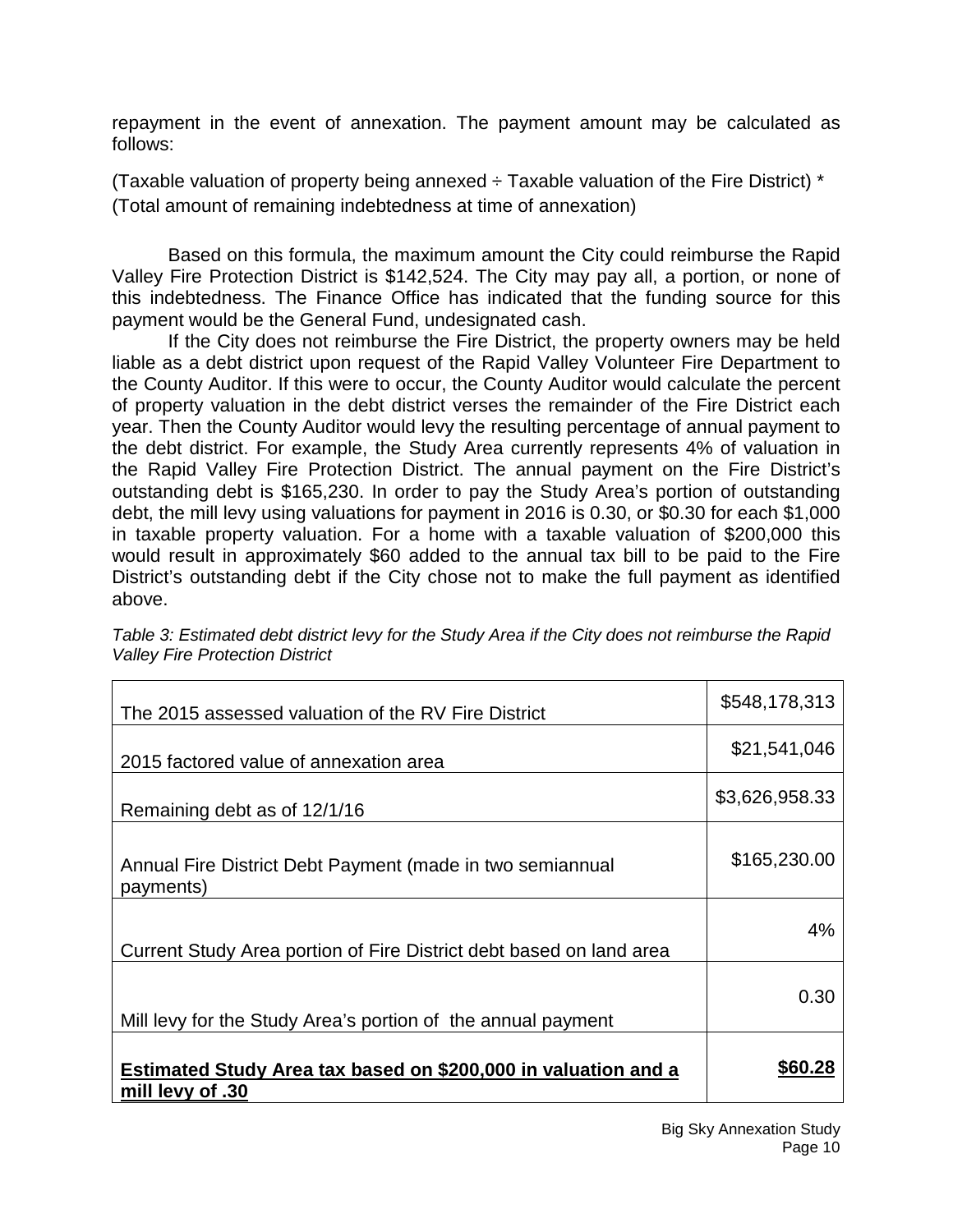In summary, annexation of the subject territory will result in increased property taxes ranging from approximately 8.3 - 10.1% for property owners. These property taxes will support provision of urban services, including the anticipated road repair costs. Table 1 identifies that annexation would result in a net increase in the taxes collected ranging from \$1.339 – \$1.639 per \$1,000 in taxable property valuation. Table 4 identifies the 2015 mill levies and anticipated changes upon annexation of the Big Sky Subdivision.

| <b>Taxing Entity</b>                            | <b>Taxing District Codes</b> |              | <b>Difference</b> |
|-------------------------------------------------|------------------------------|--------------|-------------------|
|                                                 | 4D-VFVS (OO)                 | 4D-RCVS (OO) |                   |
| County                                          | 4.822                        | 4.822        | 0.000             |
| School                                          | 8.891                        | 8.891        | 0.000             |
| Water                                           | 0.030                        | 0.030        | 0.000             |
| Fire                                            | 0.480                        |              | $-0.480$          |
| Civil                                           |                              | 3.278        | 3.278             |
| Sewer                                           | 0.476                        | 0.476        | 0.000             |
| Roads                                           | 0.000                        | 0.000        | 0.000             |
| Ambulance                                       | 0.000                        | 0.000        | 0.000             |
| Fire Admin                                      | 0.092                        | 0.000        | $-0.092$          |
| <b>Unorganized Road District</b>                | 1.156                        | 0.000        | $-1.156$          |
| Library                                         | 0.211                        | 0.000        | $-0.211$          |
| <b>Total Levy</b>                               | 16.158                       | 17.497       | 1.339             |
| <b>Potential Debt District Levy</b>             |                              | 0.300        |                   |
| <b>Total Levy if a Debt District is Created</b> | 16.158                       | 17.797       | 1.639             |

*Table 4: Anticipated change in property tax levies upon annexation*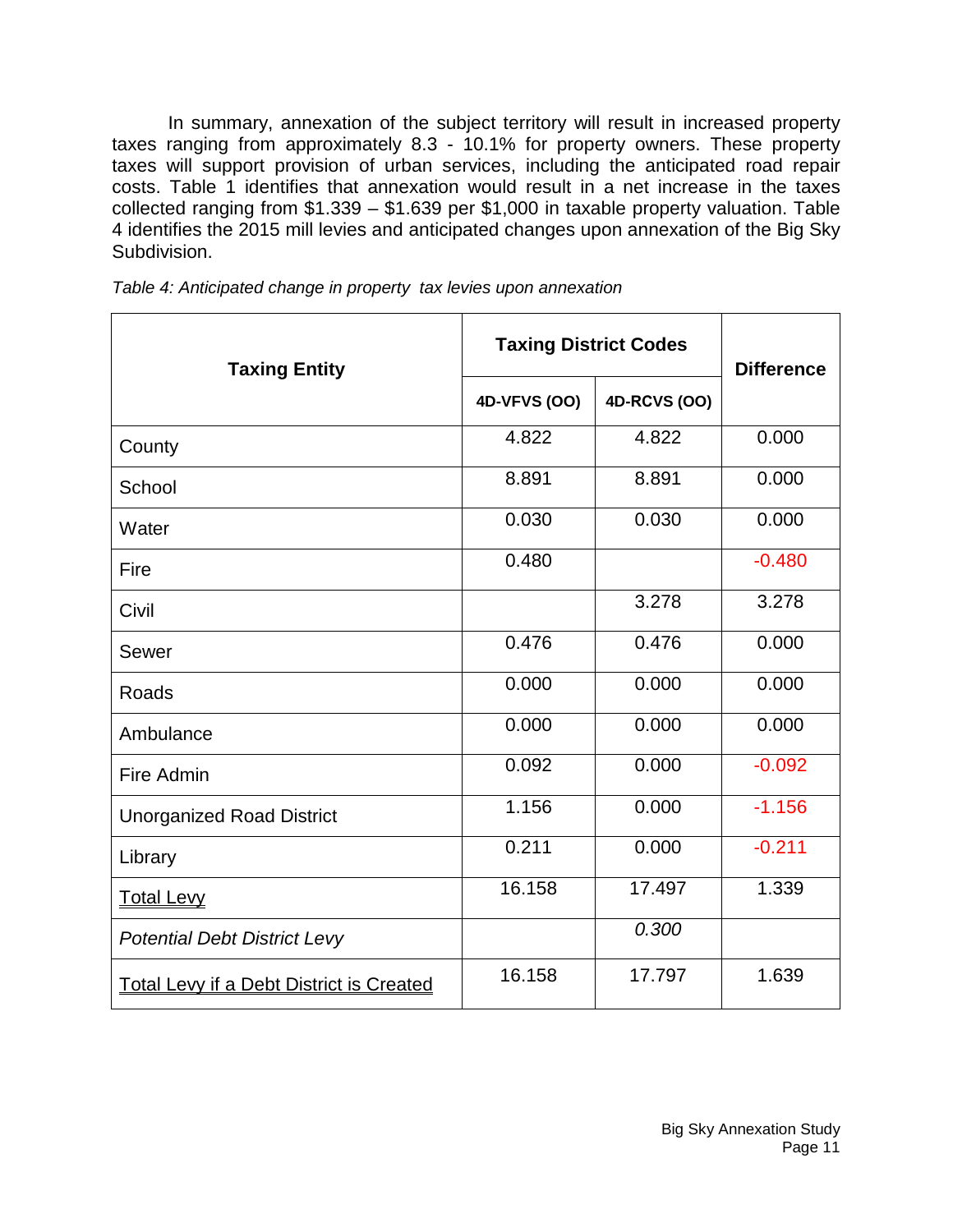*Table 5: Anticipated changes to property taxation upon annexation*

| <b>Current Total Mill Levy Outside City Limits</b>                | 16.158          |
|-------------------------------------------------------------------|-----------------|
| <b>Estimated City Mill Levy Upon Annexation</b>                   | 17.497          |
| Estimated City Mill Levy Upon Annexation, with Fire Debt District | 17.797          |
| Estimated Range for Net Change in Mill Levy                       | $1.339 - 1.639$ |
| Estimate Range for % Change in Mill Levy                          | $8.3 - 10.1\%$  |

# **Present Day Costs to City Government**

Table 6 identifies the estimated costs of annexation for City government. The estimated present day cost to annex the Study Area ranges from \$976,559.00 (if the Fire District is not reimbursed) to \$1,119,083.00 (if the Fire District is fully reimbursed).

It is important to note that a majority of this expense (\$963,000.00) results from the road improvements which are already budgeted by the City as a planned expenditure. After the initial road repair cost, maintenance and service costs will not pose undue financial hardship to the City. Based on current property assessments and a mill levy of 3.278, the City will collect approximately \$70,612 in property tax revenue annually.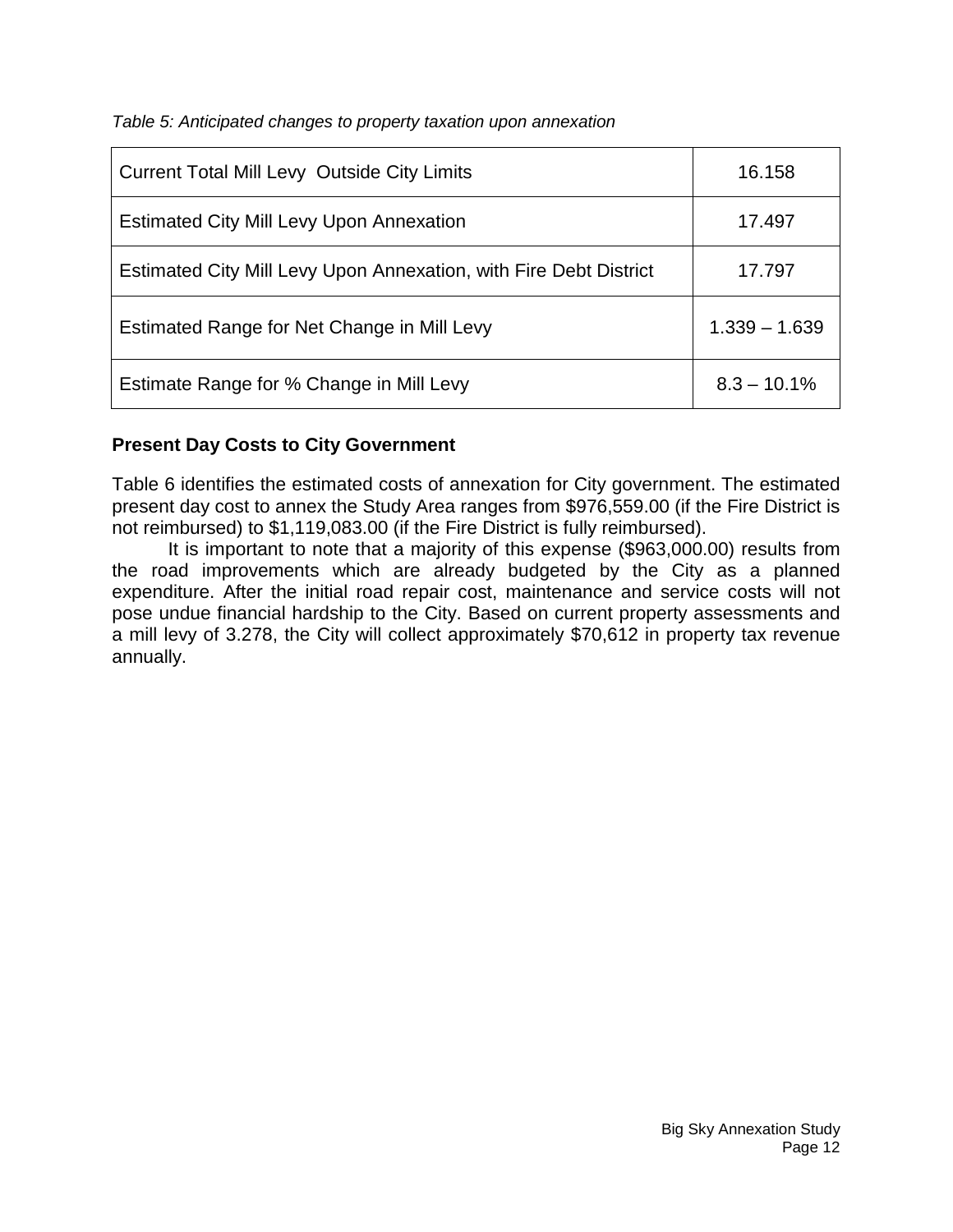*Table 6: Present day costs to City government[5](#page-13-0)*

 $\overline{\phantom{a}}$ 

| <b>SERVICE</b>                |                                        | YEARLY COST                 |
|-------------------------------|----------------------------------------|-----------------------------|
| General<br>Administration     |                                        |                             |
|                               | Mayor's Office                         | No additional cost          |
|                               | <b>Finance Office</b>                  | No additional cost          |
|                               | Attorney's Office                      | No additional cost          |
|                               | Information Technology/GIS Office      | No additional cost          |
|                               | Department of Community Planning       | No additional cost          |
|                               | & Development Services                 |                             |
|                               | <b>Building Services</b>               | No additional cost          |
|                               | <b>Code Enforcement</b>                | No additional cost          |
| <b>Public Transit</b>         |                                        | No additional cost          |
| <b>Fire Protection</b>        |                                        | <b>Estimated \$7,172.00</b> |
| Voluntary                     |                                        | Maximum \$142,524.00        |
| Reimbursement to              |                                        |                             |
| the Rapid Valley              |                                        |                             |
| <b>Fire Protection</b>        |                                        |                             |
| <b>District</b>               |                                        |                             |
| <b>Police Protection</b>      |                                        | No additional cost          |
| <b>Operations of City</b>     |                                        | No additional cost          |
| Water & Sewer                 |                                        |                             |
| Service                       |                                        |                             |
| <b>Streets &amp; Highways</b> |                                        |                             |
|                               | <b>Traffic Control</b>                 | No additional cost          |
|                               | Road Improvements                      | \$963,000.00                |
|                               | Street Cleaning, Snow Removal,         | \$4,500.00                  |
|                               | <b>General Maintenance</b>             |                             |
|                               | <b>Street Lighting</b>                 | \$1,887.60                  |
| Parks/Trails/                 | <b>Parks and Recreation Department</b> | No additional cost in the   |
| Recreation                    |                                        | short term.                 |
| <b>Facilities</b>             |                                        |                             |
| Solid Waste                   |                                        | Self-supporting through     |
| Collection                    |                                        | enterprise funds, no        |
|                               |                                        | additional cost             |
| Stormwater                    |                                        | Funded through the          |
| Drainage                      |                                        | stormwater utility fee      |
| <b>Other Urban</b>            |                                        | No additional cost          |
| <b>Services</b>               |                                        |                             |

<span id="page-13-0"></span> $5$  No additional cost is indicated for services where existing City resources are adequate to service the Study Area. This estimate does not take into account the compounding effect that City growth at the edges has on long range fiscal sustainability. As the City grows at the edges, costs to provide services increase system wide; however, these costs are difficult to estimate on an annexation by annexation basis, particularly for a smaller scale annexation such as this.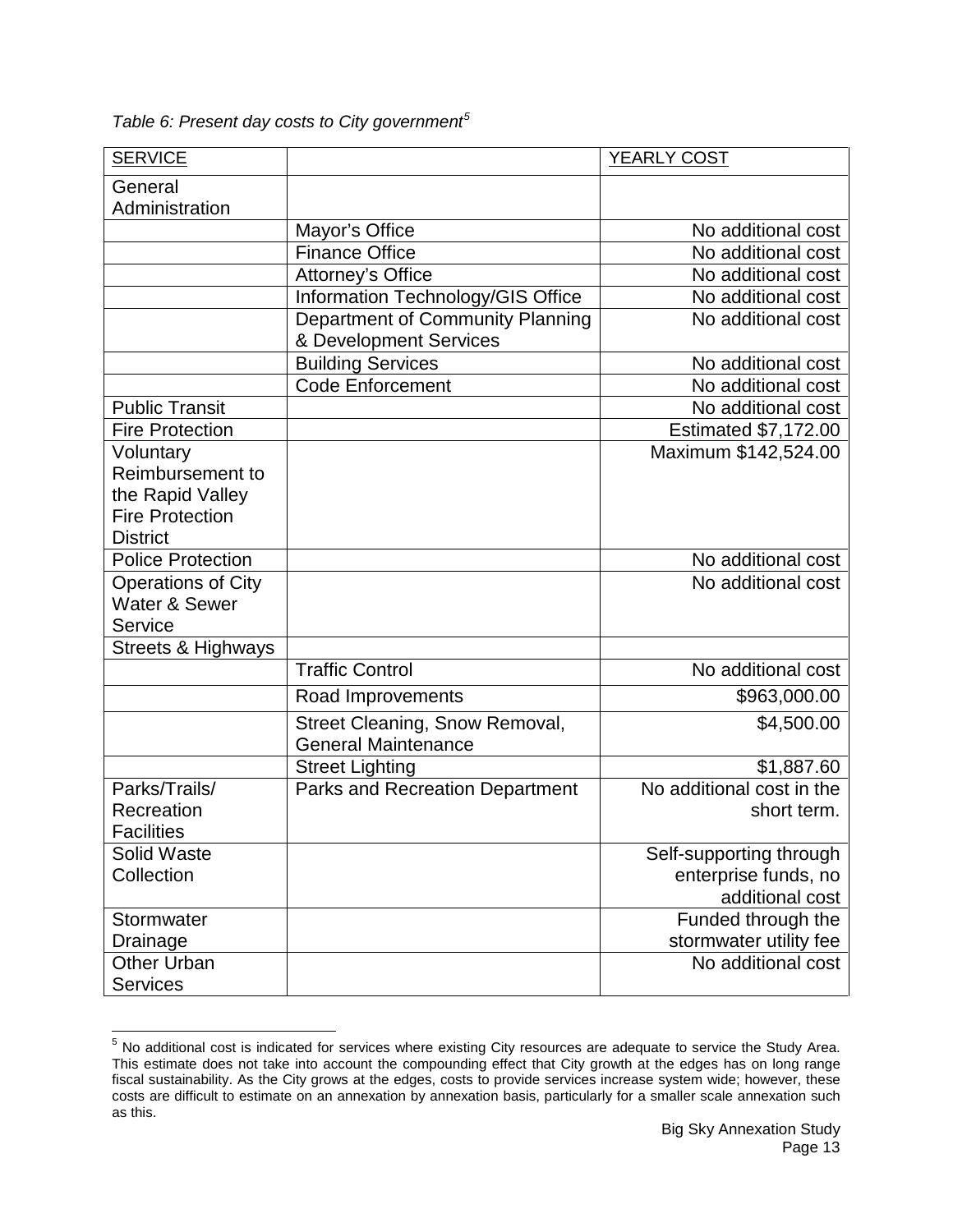# **TIME TABLE**

If the Study Area is annexed, urban services would be provided according to the following timeline.

| Table 7: Timetable for delivery of urban services |
|---------------------------------------------------|
|---------------------------------------------------|

| <b>SERVICE</b>                |                         | TIME OF DELIVERY                                |
|-------------------------------|-------------------------|-------------------------------------------------|
| <b>General Administration</b> |                         | Effective date of annexation                    |
| <b>Public Transit</b>         |                         | Existing routes, facilities, and                |
|                               |                         | services will be available as of                |
|                               |                         | the effective date of the                       |
|                               |                         | annexation                                      |
| <b>Fire Protection</b>        |                         | Effective date of annexation                    |
| <b>Police Protection</b>      |                         | Effective date of annexation                    |
| <b>Streets &amp; Highways</b> |                         |                                                 |
|                               | Road Improvements       | Expected to be completed with                   |
|                               |                         | 2017 construction schedule                      |
|                               |                         | contingent on an annexation                     |
|                               |                         | effective early in 2017.                        |
|                               | <b>Snow Removal</b>     | Same manner as provided to the                  |
|                               |                         | rest of the City upon annexation                |
|                               | <b>Street Cleaning</b>  | Same manner as provided to the                  |
|                               |                         | rest of the City upon annexation                |
| Parks                         | Parks/Trails/Recreation | No new facilities to serve the                  |
|                               | <b>Facilities</b>       | Study Area directly will be                     |
|                               |                         | provided in the immediate future                |
| <b>Solid Waste Collection</b> |                         | Immediately Upon annexation                     |
|                               |                         | upon request of property owners.                |
|                               |                         | No later than one year following<br>annexation. |
| <b>Stormwater Drainage</b>    |                         | No projects are currently planned               |
|                               |                         | in the Study Area.                              |
| <b>Other Urban Services</b>   |                         | Variable, many services available               |
|                               |                         | to residents outside of city limits             |